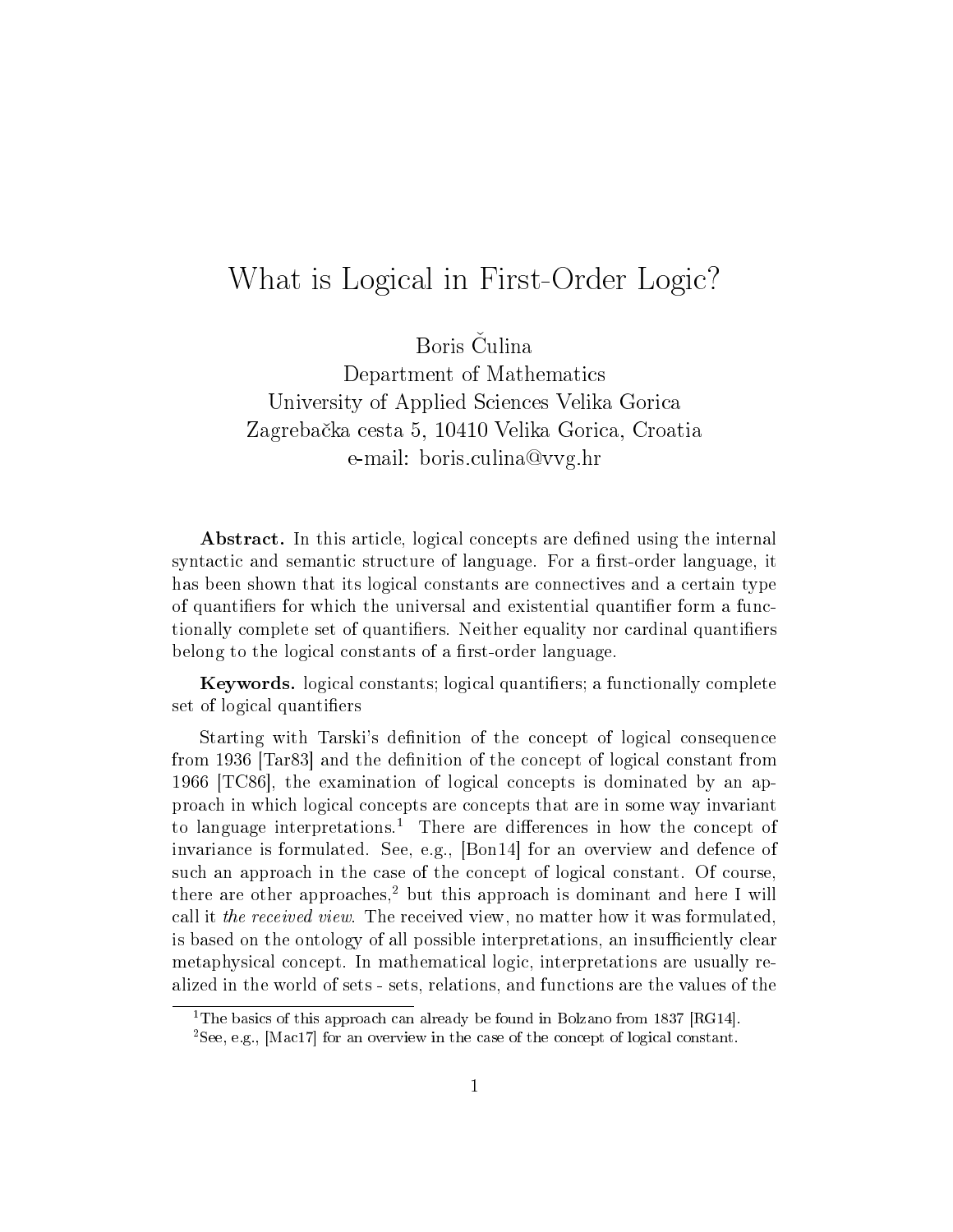interpretations. However, the set theory based on ZFC axioms does not have a clear intuitive basis that would tell us what is and what is not.<sup>3</sup> Therefore, interpretations in set theory are also insufficiently clear. Ultimately, these interpretations are translations of the language which interpretations we examine into the language of sets. In this translation, for example, the logical constants of the translated language are described by the same logical constants of the language of sets, which does not contribute to their better understanding. Thus, in my opinion, the received view, due to the use of vague metaphysical assumptions, is unacceptable.

This article is based on an understanding of logical concepts that is opposite to the received view. If we were to call the understanding of logical concepts in the received view an external understanding then this would be an internal understanding of logical concepts. The analysis of logical concepts that will be conducted here is based on the assumption that logic is always the logic of a language, how we apply the language, and how its parts are syntactically and semantically connected. The logic of a language is just the inner organization of the language together with external assumptions of its use. In this article, the analysis will be done for first-order languages. The exterior assumptions of an interpreted first-order language are: (i) the language has its own domain of interpretation  $-$  a collection of objects that the language speaks of, (ii) every constant denotes an object, and every variable in a given valuation denotes an object, (iii) every function symbol symbolizes a function which applied to objects gives an object, (iv) every predicate symbol symbolizes a predicate which applied to objects gives a truth value, True or False. The only important thing for the logic of the language is that these assumptions are part of the specification of the language, not whether they are fullled. Thus, external assumption of the language use have no ontological weight here. The inner organization of a first-order language is determined by the rules of the construction of more complex language forms from simpler ones, starting with names, variables and function symbols for building terms, and with atomic sentences for building sentences. In these constructions we use special symbols which identify the type of the construction. With each construction, and thus the symbol of the construction, a semantic rule is associated that determines the semantic value of the constructed whole using the semantic values of the parts of the construction.<sup>4</sup>

 ${}^{3}$ See, e.g., [Cul13].

<sup>&</sup>lt;sup>4</sup>In a given interpretation and a given valuation of variables, the semantic value of a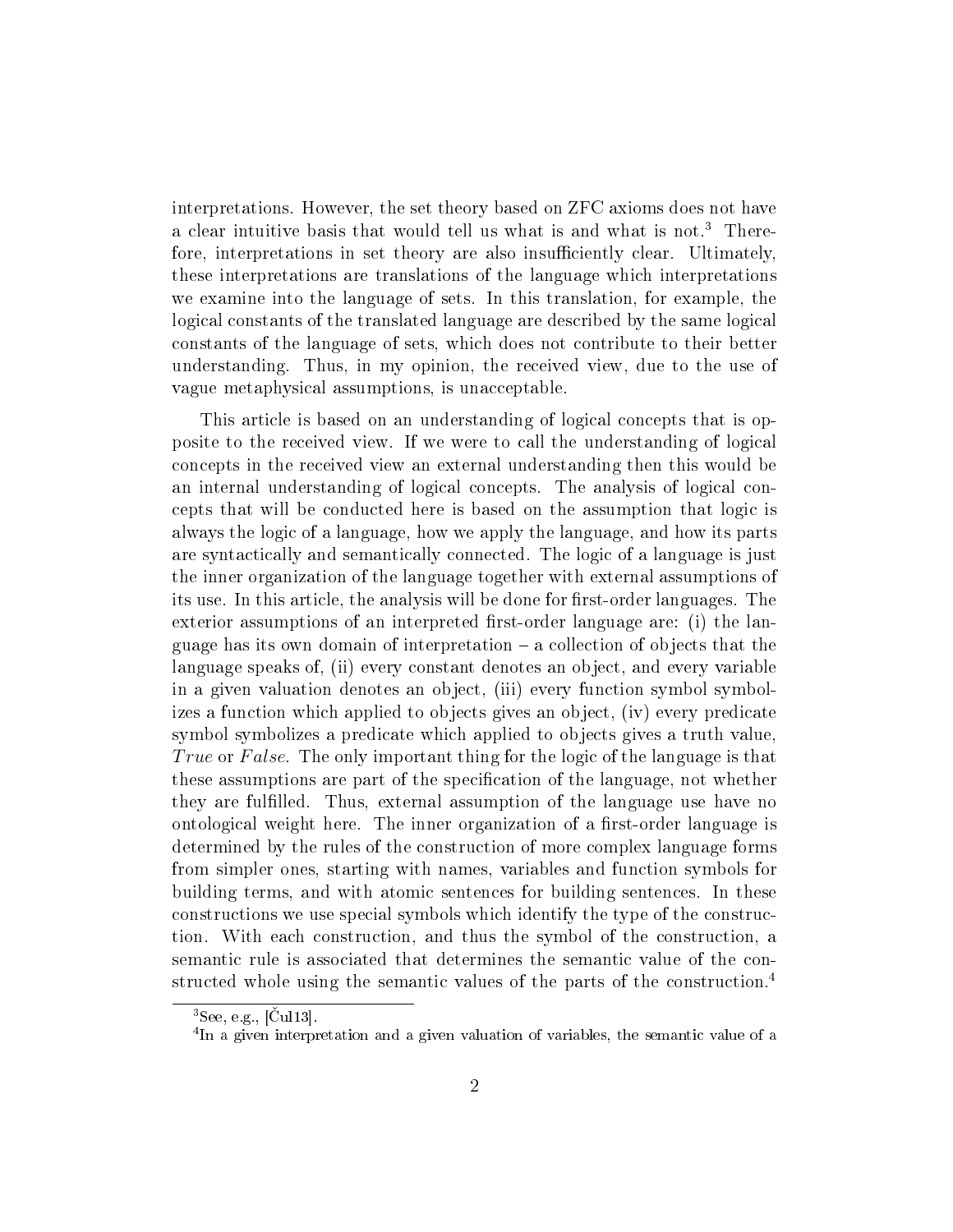The symbol of a language construction will be termed logical symbol or logical constant if the associated semantic rule is an internal language rule: the rule does not refer to the reality the language speaks of, except possibly referring to external assumptions of the language use. It may be objected that this description of the concept of logical symbol is not clear enough. But ambiguity is also present in the received view where the description of logical constants encompasses all interpretations of a language. However, while in the received view further refinement of the term "all interpretations" necessarily involves metaphysical assumptions, it will be shown below that the description proposed here is self-sufficient and clear enough to give us the answer in a concrete situation whether the symbol of a construction is a logical symbol or not. Since this is an internal language approach in determining logical  $symbols$  – an approach that, in addition to external assumptions about the language use, does not include the reality of which the language speaks  $-$  it is automatically topic-neutral. Everything defined in it as a logical term will be a logical term in the received view approach. Thus the received view gives only the necessary conditions for logical symbols.

Description of logical concepts in terms of language is present in the literature in various forms. However, as far as I know, it has neither been given sufficient importance nor has it been pronounced precisely enough. For example, in the review article [Sha06] on logical consequence, giving various criteria for the notion of logical consequence, Shapiro also mentions the following criterion:

 $\Phi$  is a logical consequence of  $\Gamma$  if the truth of the members of  $\Gamma$ guarantees the truth of  $\Phi$  in virtue of the meanings of the logical terminology.

However, what "the meaning of logical terminology" means is not specified. Likewise, Quine in [Qui86], page 48, among other criteria, gives the following criterion for logical consequence:

One closed sentence logically implies another when, on the assumption that the one is true, the structures of the two sentences

term is the object described by the term and the semantic value of a sentence is its truth value.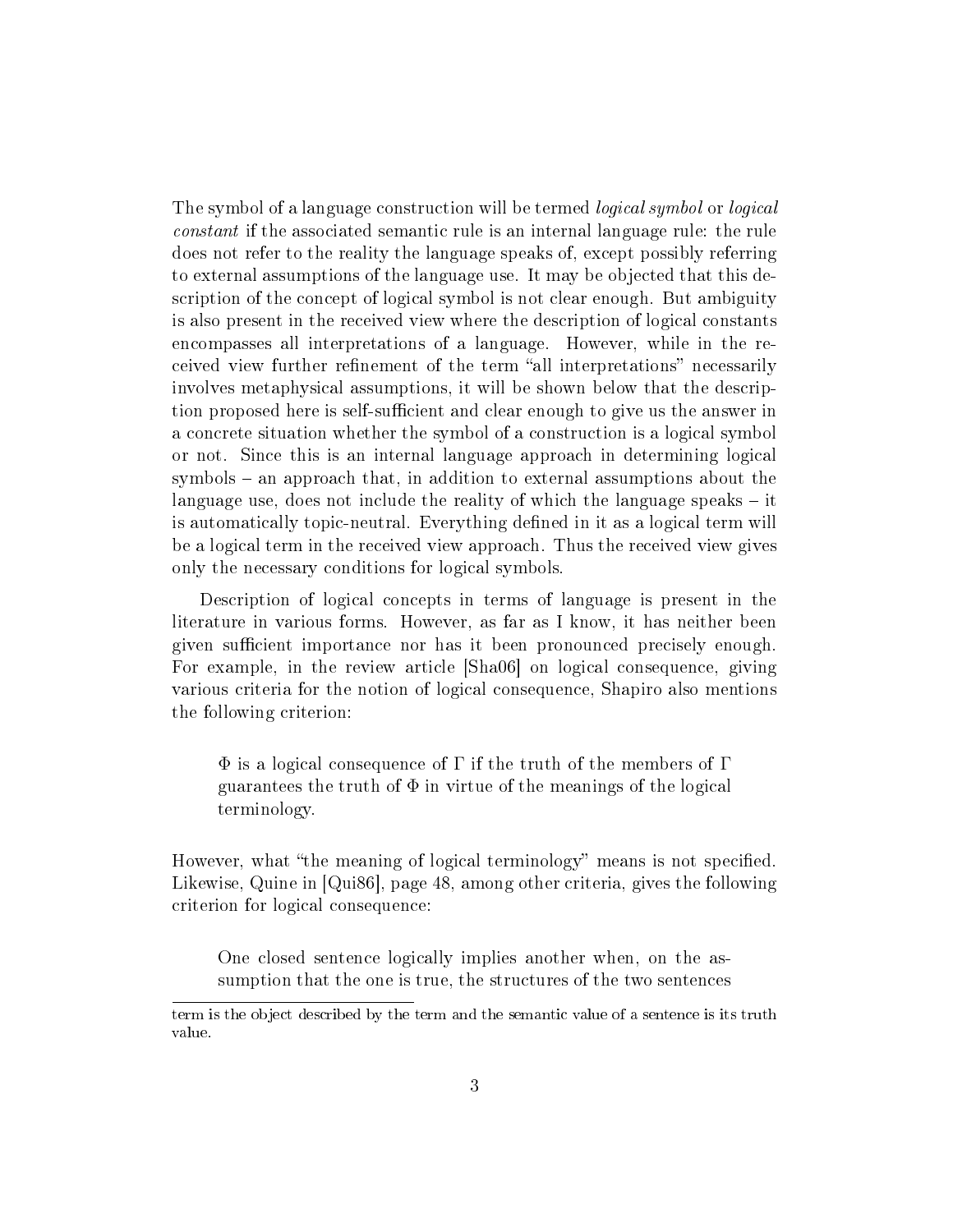assure that the other is true. The crucial restriction here is that no supporting supplementary assumption or information be invoked as to the truth of additional sentences. Logical implication rests wholly on how the truth functions, quantifiers, and variables stack up. It rests wholly on what we may call, in a word, the logical structure of the two sentences.

Although Quine is known for precision, this description is also not precise enough nor is it further specified. That Quine's approach is different from the approach in this article can also be seen below from the consequences derived. In contrast to the above and other similar descriptions known to me, in this paper the semantic extensional rules of the first-order language constructions are precisely specified. They give a clear criterion whether a construction symbol is a logical symbol or not, whether a sentence is a logical truth and whether a sentence follows logically from a set of sentences. An analysis of logical symbols of a first-order language follows.

Connectives of a first-order language give us one way to combine simpler sentences into more complex ones. Every connective, regardless of whether it is abstracted from a corresponding natural connective or not, is determined by a Boolean function  $f: {True, False}^n \longrightarrow {True, False}$ , where *n* is non-negative integer. This function describes how the truth value of the sentence composed by this connective depends on the truth values of sentences from which it is composed. Since Boolean functions are internal semantic functions of the language, functions independent of the reality the language speaks of, these connectives are logical symbols of the language. Of course, the well-known results on functionally complete sets of logical connectives show that in a first-order language we should not have connectives other than standard ones, for example,  $\land$ ,  $\lor$ ,  $\neg$ ,  $\rightarrow$  and  $\leftrightarrow$ . All other connectives can be defined using these.

Qualitatively different way of combining sentences to more complex sentences is by combining with quantifiers "for all" and "exists", which are symbolized by symbols ∀ and ∃. How to characterize this type of combination? Are there other quantifiers of this type? Can we express all of them by quantifiers  $\forall$  and  $\exists$  which are abstracted from natural language? The approach conducted here is inspired by the description of the universal quantifier in [GB93], page 40.

Let's take, for example, the quantifier  $\forall$ . From a sentence  $S(v)$ , where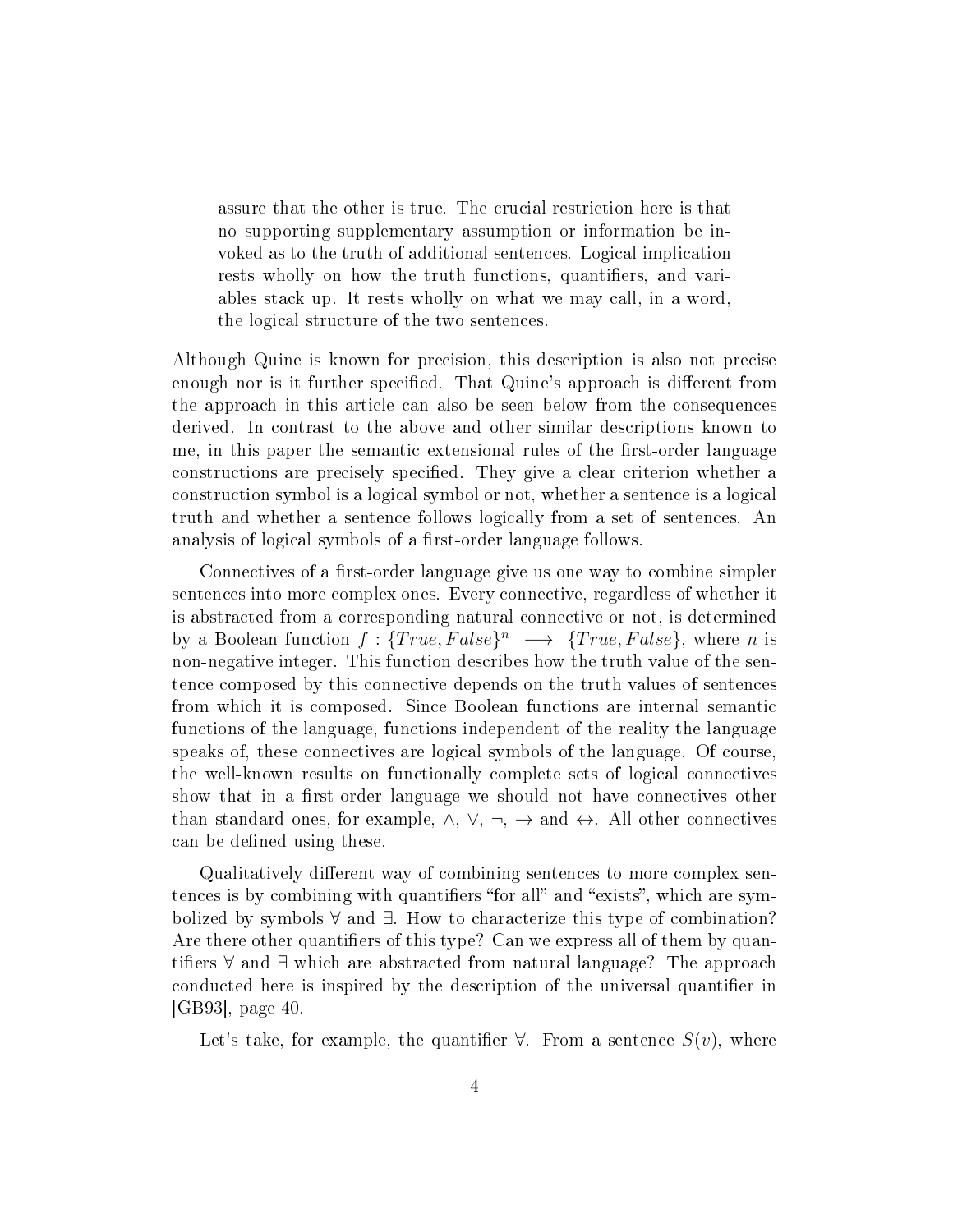v is a variable, not necessarily free in the sentence, by the symbol  $\forall$  the more complex sentence  $\forall v \ S(v)$  is built. In a given interpretation of the language and in a given valuation of all variables except  $v$ , the truth value of the sentence  $S(v)$  depends on the valuation of the variable v. To determine the truth value of  $\forall v \ S(v)$ , we must determine the truth values of  $S(v)$  for all valuations of v. We can get three sets of truth values:  $\{True\}$  (for all valuations of x the sentence  $S(v)$  is true),  ${False}$  (for all valuations of v the sentence  $S(v)$  is false) and  ${True, False}$  (for some valuations of v the sentence  $S(v)$  is true and for some valuations it is false). In the first case the sentence  $\forall v \ S(v)$  is true, in other cases it is false. So, the quantifier  $\forall$ is determined by the function that maps non-empty sets of truth values to truth values. The quantifier  $\exists$  is of the same type: it is determined by the function that maps all sets which contain True to True, and  ${False}$  maps to False. Every such function that maps non-empty set of truth values to truth values determines an extensional construction. These functions will be termed quantifier functions. The corresponding syntactical symbol of the construction will be termed *logical quantifier*. Just as logical connectives are logical symbols because they are determined by internal functions that map truth values to truth values, so logical quantifiers are logical symbols because they are determined by internal functions that map sets of truth values to truth values. It will be shown below that these are the only logical quantifiers of a first-order language, which will justify the name given to them: "logical quantifier".<sup>5</sup>

Since there are  $2^3 = 8$  functions from the set of non-empty sets of truth values to the set of truth values, there are 8 logical quantifiers. However, they do not need to be introduced by special constructs in a first-order language because all the others can be dened using ∀ and ∃. Denitions are given in the following table ( $\top$  is the label for  $True, \perp$  is the label for  $False$ ):

<sup>&</sup>lt;sup>5</sup>In this paper, only type  $\langle 1 \rangle$  quantifiers will be analysed (see, e.g., [Wes19]).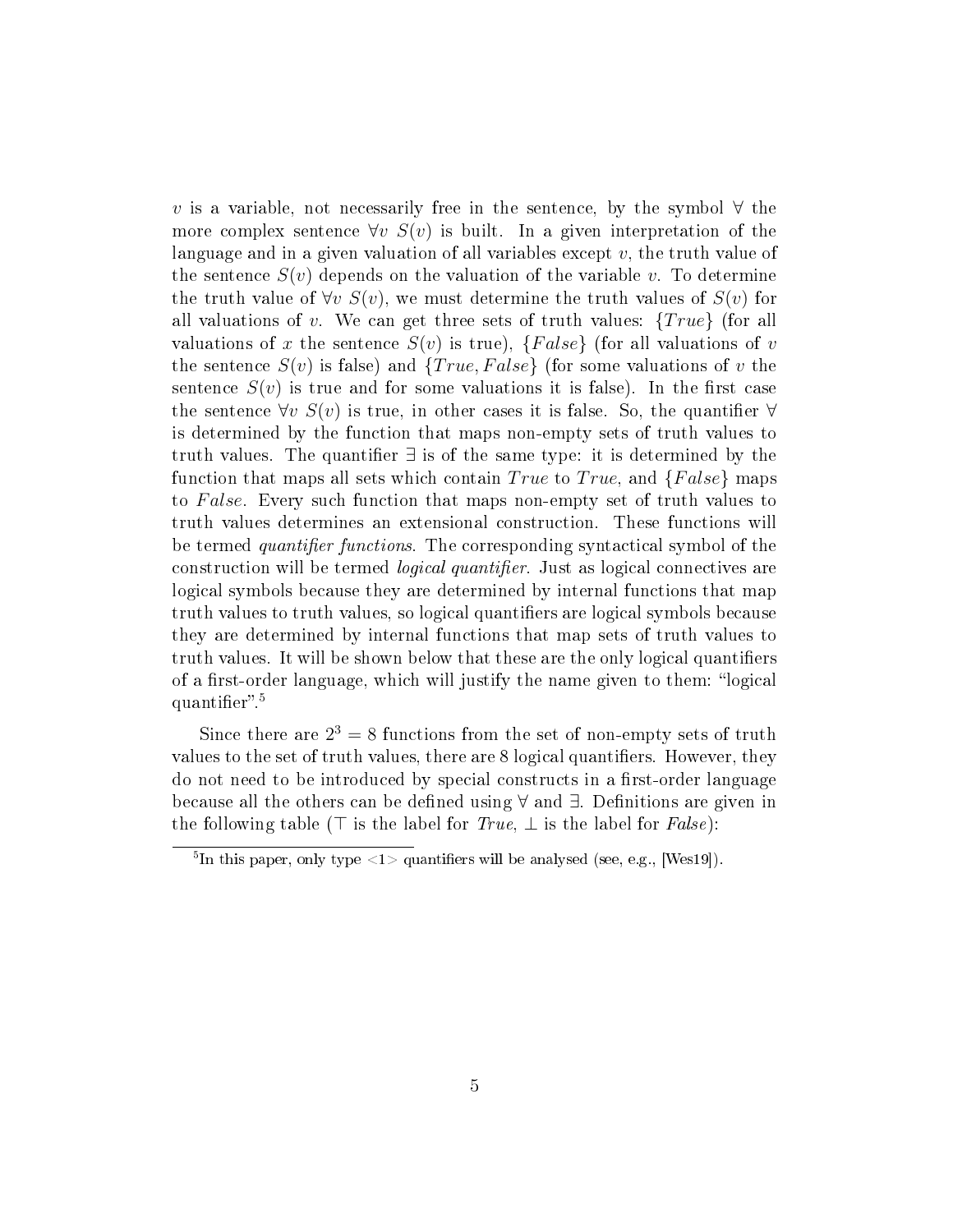|  | Logically equivalent form                  |
|--|--------------------------------------------|
|  | $\exists v(S(v) \land \neg S(v))$          |
|  | $\forall v S(v)$                           |
|  | $\forall v \neg S(v)$                      |
|  | $\forall v S(v) \lor \forall v \neg S(v)$  |
|  | $\exists v S(v) \land \exists v \neg S(v)$ |
|  | $\exists v S(v)$                           |
|  | $\exists \nu \neg S(\nu)$                  |
|  | $\forall v(S(v) \vee \neg S(v))$           |

It means that the set  $\{\forall,\exists\}$  is a functionally complete set of logical quantifiers of a first-order language. Because  $\forall v S(v)$  is logically equivalent to  $\neg \exists v \neg S(v)$ and  $\exists v \ S(v)$  is logically equivalent to  $\neg \forall v \neg S(v)$ , sets  $\{\forall\}$  and  $\{\exists\}$  are also functionally complete sets of logical quantifiers of a first-order language. Analogous to the results for connectives, this result shows that in a first-order language we should not have other logical quantifiers besides the standard ones, ∀ and ∃.

Is equality (the symbol  $=$ ) a logical symbol of a first-order language? Let  $t_1$  and  $t_2$  be terms. Using the symbol = the atomic sentence  $t_1 = t_2$ is built. The corresponding semantic construction is as follows: in a given interpretation and a given valuation of variables, the sentence  $t_1 = t_2$  is true iff  $t_1$  and  $t_2$  denote the same object. This is a construction that maps the semantic values of these two terms  $-$  denoted objects  $-$  to the truth value of the corresponding atomic sentence. However, this construction delves deeper into reality than the external assumption of the language which only says that each term denotes an object. To determine whether terms denote the same object, we must look at the reality that language speaks of. For example, the key to the Superman story is the claim that Superman = Clark Kent. To determine whether this is true or not, logic does not help us but we have to look into the comics reality. Or Frege's example: "The morning star  $=$  The evening star". We know which objects are denoted by these terms, but logic is not enough to determine that it is the same object  $-$  we need astronomical observations. Determination of the truth value of the sentence  $t_1 = t_2$  using the semantic values of the terms  $t_1$  and  $t_2$  involves reality beyond external assumptions about of the language use. Hence, equality is not a logical symbol. The reason why the logicalness of equality is the subject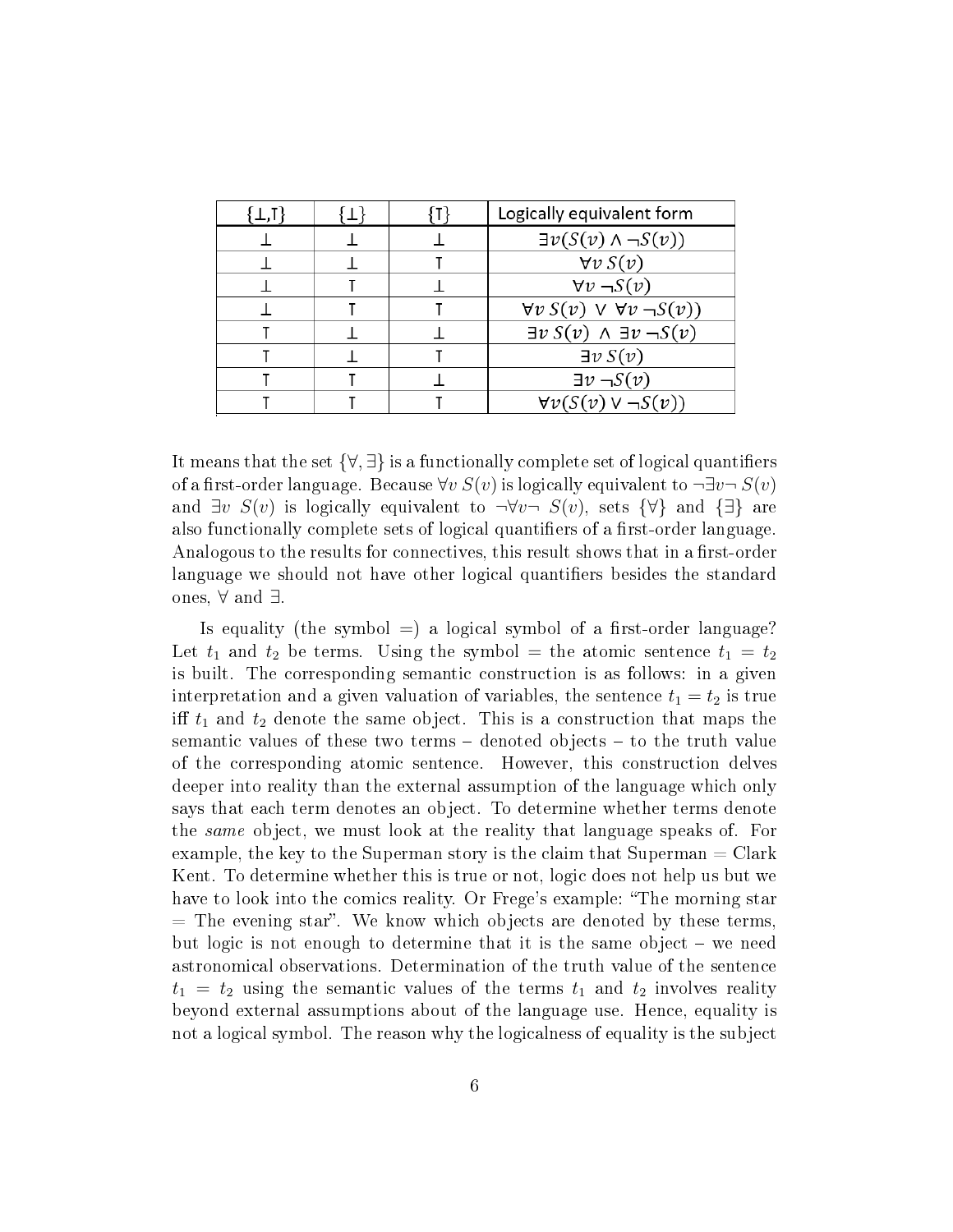of dispute<sup>6</sup> may lie in the fact that, unlike, for example, the comparison of numbers, we can state certain logical truths about equality. This is because the description of the symbol of equality includes language in one part  $-$  it mentions the denotations of terms. For example, the external assumption of of the language use is that in a given valuation, each variable denotes a specific object. So x and x will denote the same object. Therefore  $\forall x \ x = x$ is a logical truth.

Since equality is not a logical symbol, quantifiers described by equality are also not logical symbols. Such is, for example, the quantifier "there is one and only one" (the symbol  $\exists$ !):

$$
\exists! v \ S(v) \leftrightarrow \exists x S(x) \land \forall y \forall z (S(y) \land S(z) \rightarrow y = z)
$$

We can also see in a direct way that such a quantifier is not a logical symbol by examining the semantic rule of the associated language construction  $S(v) \mapsto \exists! v \ S(v)$ . In a given interpretation and valuation of all variables except v, the sentence  $\exists! v \ S(v)$  is true iff the sentence  $S(v)$  is true in exactly one valuation of  $v$ . We can describe this construction by a function that maps multisets composed of truth values to truth values.<sup>7</sup> If the multiplicity of True is equal to 1, the function gives the value  $True$ , otherwise it gives the value False. This function, like the Boolean and quantifier functions, is an internal semantic function, a function that connects semantic values independently of the reality the language speaks of. However, the overall semantic rule of this construction includes the reality because the argument of the function, a multiset, cannot be formed without distinguishing objects from the reality. How many times a truth value has occurred cannot be determined without distinguishing valuations of  $v$ , that is, without determining when a valuation yields the same object and when it does not. And this requires, as with equality, knowledge of the reality the language speaks of, knowledge which goes beyond the external assumptions of the language use. This argument is easy to generalize. All cardinal quantifiers are not logical quantifiers, because the semantics of the language construction determined

<sup>6</sup>Quine's doubts and pro et contra arguments about the logical status of equality can be seen in  $[Qui86]$ , pages  $61-64$ .

<sup>&</sup>lt;sup>7</sup>A multiset composed of truth values is a function from the set  ${True, False}$  into the set of non-negative integers. The value of a multiset on a given truth value is called its multiplicity.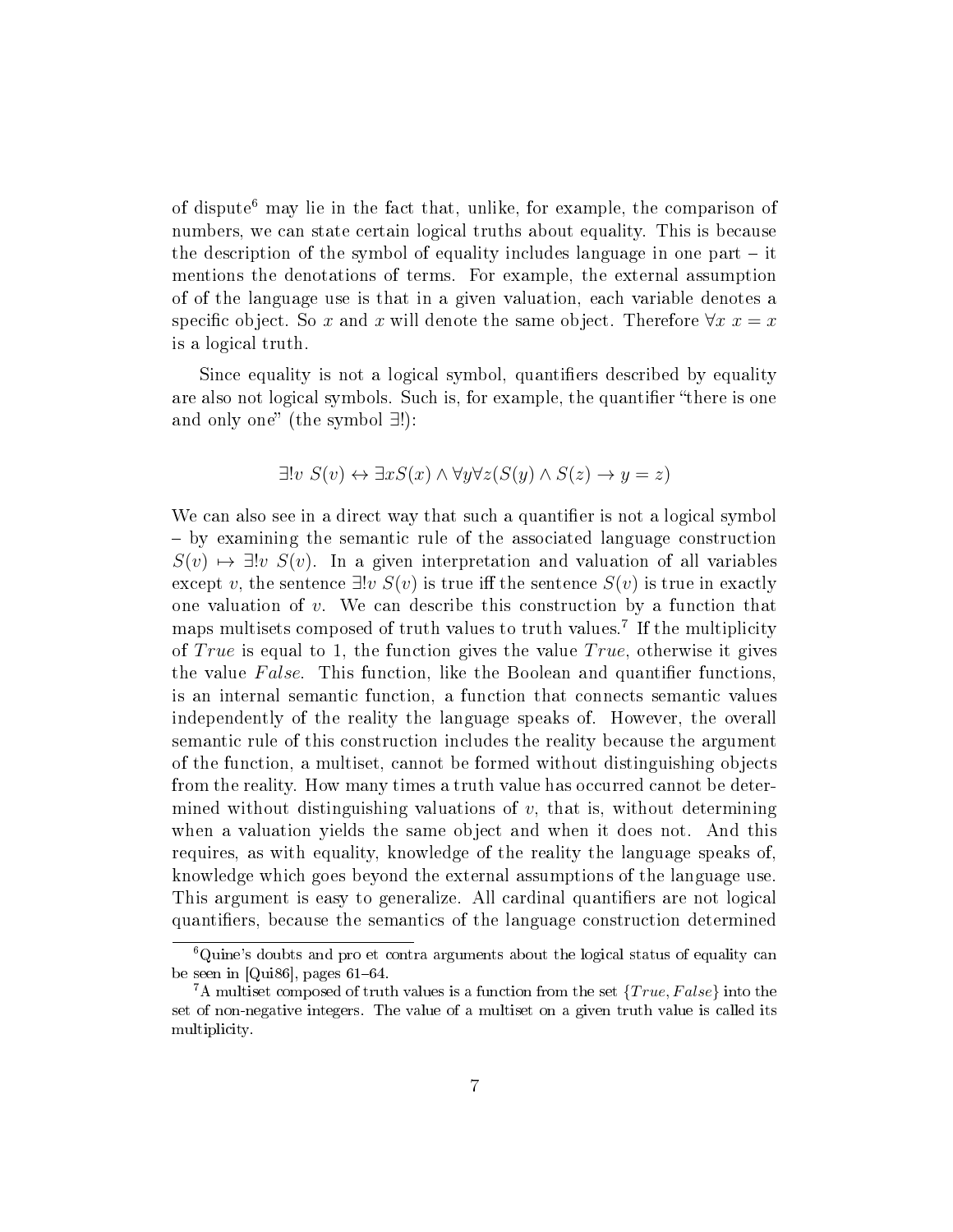by such a quantifier is described by the same type of function as for  $\exists!$  – by a function that maps multisets composed of truth values to truth values. With all these quantifiers, in a given interpretation and valuation of variables, the identification of the multiset on which the function acts includes reality in the same way as with  $∃!$ . So these quantifiers are not logical symbols.

According to the standard recieved view that is clearly presented in [She12], logical constants are constants that are invariant to bijections between domains. They include all cardinal quantifiers, including infinite cardinals, which state how many objects satisfy a formula. In response to such a broad concept of logical constant, in which the distinction between mathematics and logic is lost, the articles [Fef99] and [Bon08] have emerged that widen the conditions of invariance, thus narrowing the concept of logical constant. In the criterion of invariance, Feferman replaces the notion of bijection with the notion of surjection, and this substitution leads precisely to the logical constants of first-order languages established here.

Like the concept of logical symbol, so the concepts of logical truth and logical consequence have a basis in the internal structure of a language. Logical truth is a sentence of a language that is true not in terms of what reality is but in terms of what kind of language we use to describe reality  $-$  it is truth determined by the internal semantic structure of the language. Eg.  $\neg A \lor A$ is a logical truth, because its truth is determined by the internal structure of the language, in this case the semantics of the connectives  $\neg$  and  $\vee$ . Also, that from a set of sentences  $\{A_1, A_2, \ldots\}$  logically follows a sentence B, means that starting from the truth of the sentences  $A_1, A_2, \ldots$  the internal semantic structure of language, not the reality the language speaks of, determines the truth of B. Thus, for example, the semantics of the conjunction  $\wedge$  determines that B logically follows from  $A \wedge B$ . Of course, these are simple examples. and this internal language description of logical truth and logical consequence itself is not entirely accurate. But, as with the concept of logical symbol, in concrete and simpler situations it clearly determines whether a sentence is a logical truth, that is, whether a sentence logically follows from a set of sentences. This is, however, a good enough basis to develop a formal calculus of logical truths and logical consequence. For a first-order language, it is easy to show by a modification of Quine's argument [Qui86], Chapter 4, that this language concept of logical consequence can be described by a formal firstorder logic calculus that is complete in terms of the received view. However, this proof includes Tarski's concept of logical consequence that refers to all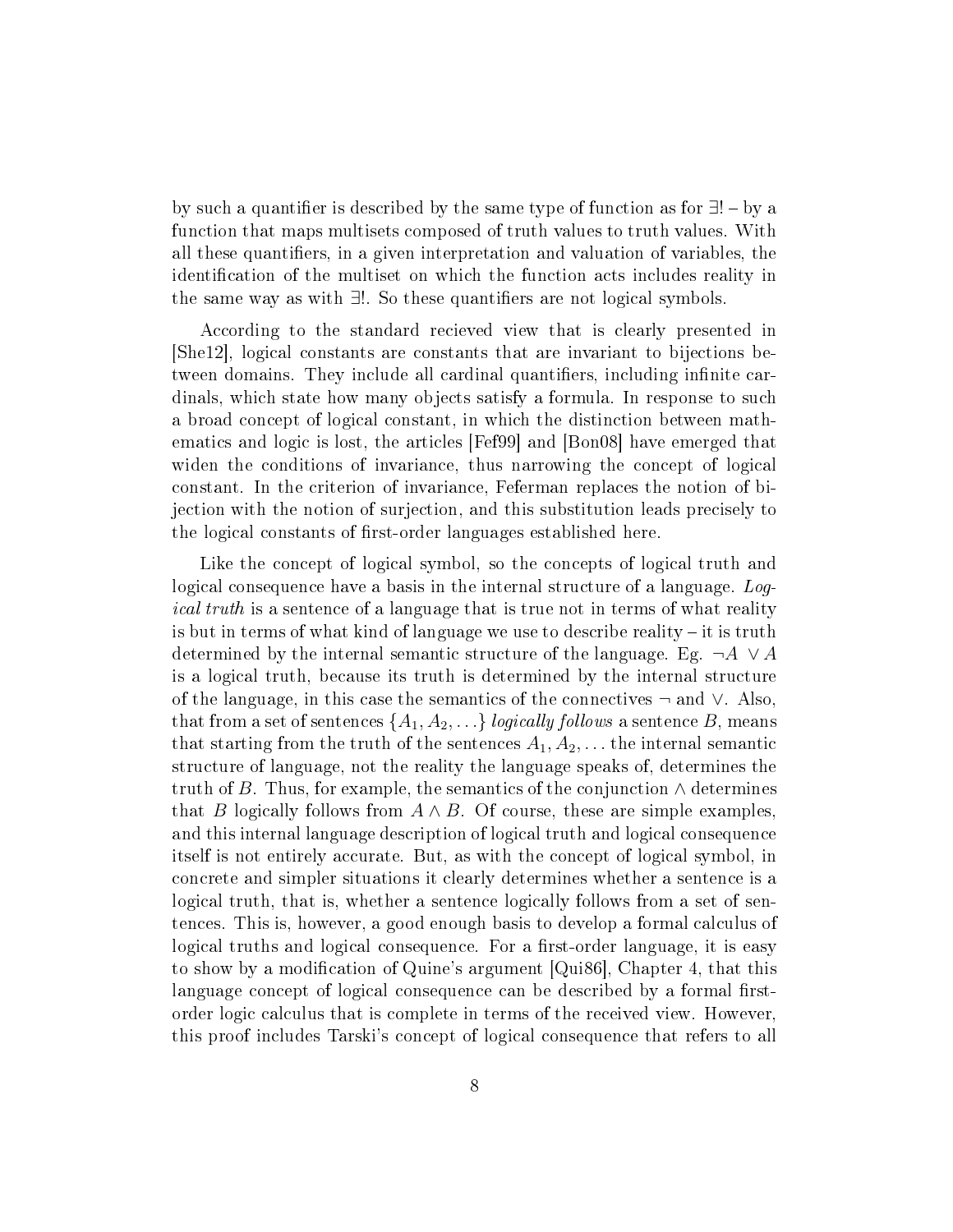interpretations of the language. But a proof can be carried out without it. Namely, from the language concept of logical consequence, examining the rules of which a standard complete formal calculus is composed, it is easy to get that from the formal derivability  $A_1, A_2, \ldots \vdash B$  follows  $A_1, A_2, \ldots \vdash B$ , in the sense of the language concept of logical consequence. The reversal can be shown by contraposition: it should be shown that from  $A_1, A_2, \ldots \nvdash B$ follows  $A_1, A_2, \ldots \nvDash B$ . For a standard complete formal calculus, the condition  $A_1, A_2, \ldots \nvdash B$  is equivalent to the condition of formal consistency of the set  $\{A_1, A_2, \ldots, \neg B\}$ . Likewise, for such systems, for example for the system of classical natural deduction, Henkin-type proof of completeness [Hen49] is valid. That proof gives an interpretation which is composed of the language symbols, an interpretation that has no ontological weight, and in which the statements  $A_1, A_2, \ldots$  are true and B is false. According to the language concept of logical consequence, this means that  $A_1, A_2, \ldots \nvDash B$  is valid. This completes the proof. From this result, that in the case of first-order logic, the language concept of logical consequence can be described by some standard formal calculus, it follows that it coincides extensionally with the received view concept of logical consequence. Since logical truth can be described by logical consequence, it also follows from this result that logical truth can be described by some standard formal system of first-order logic.

## References

- [Bon08] D. Bonnay. Logicality and invariance. Bulletin of Symbolic Logic,  $14(1):29 - 68, 2008.$
- [Bon14] D. Bonnay. Logical constants, or how to use invariance in order to complete the explication of logical consequence. Philosophy Compass,  $9(1):54-65$ ,  $2014$ .
- $[\text{Cul13}]$  B. Culina. Logic of paradoxes in classical set theories. Synthese,  $190(3):525-547, 2013.$
- [Fef99] S. Feferman. Logic, Logics, and Logicism. Notre Dame Journal of Formal Logic,  $40(1):31 - 54$ , 1999.
- [GB93] A. Gupta and N. Belnap. The Revision Theory of Truth. MIT, 1993.